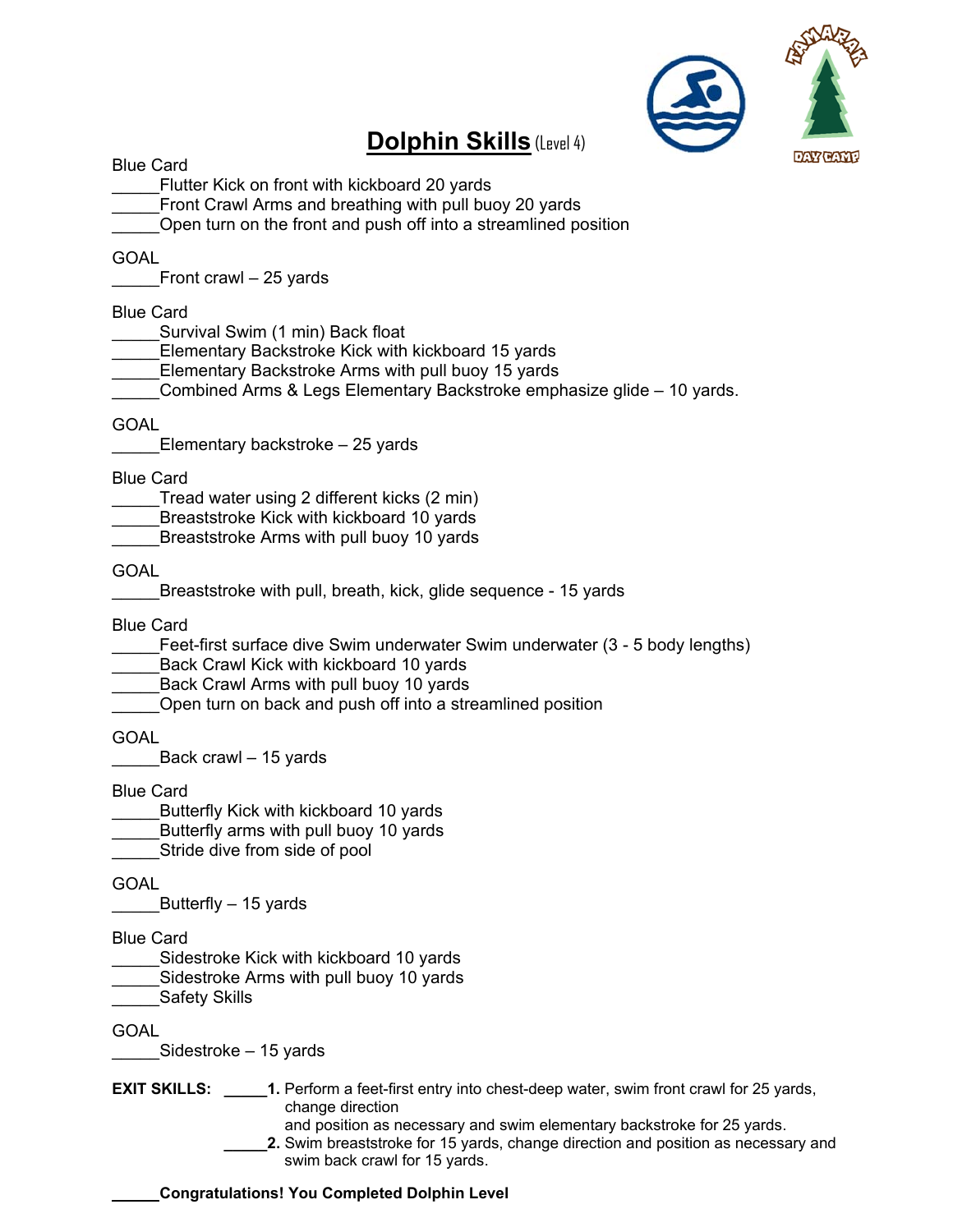### Dolphin Front Crawl Stroke Performance Criteria

| <b>Body Position</b> | Body horizontal to 15 degrees from surface; performs body roll; occasional side-to-                                                                                    |
|----------------------|------------------------------------------------------------------------------------------------------------------------------------------------------------------------|
|                      | side motion of trunk and legs acceptable                                                                                                                               |
| Arms                 | Above-water recovery with arm bent at elbow (arm straight at elbow acceptable);<br>hands enter above the level of the head, fingertips first shoulder-width apart; arm |
|                      | extends fully after entry; arm bent at elbow during power phase; power phase finishes                                                                                  |
|                      | beyond the hip.                                                                                                                                                        |
| Legs                 | Continuous kicking that starts from the hips; ankles and knees extended but not rigid;                                                                                 |
|                      | feet remain below the surface (moderate splash acceptable).                                                                                                            |
| Breathing $\&$       | Face in water; breathing to the side; exhale under water on each breath; arms                                                                                          |
| Timing               | alternate (slight hesitation during breathing acceptable.                                                                                                              |

# Dolphin Elementary Backstroke Stroke Performance Criteria

| <b>Body Position</b> | Body horizontal to 15 degrees from surface; trunk and legs are aligned; slight chin                                                                                                                                                                                                                                                                                 |
|----------------------|---------------------------------------------------------------------------------------------------------------------------------------------------------------------------------------------------------------------------------------------------------------------------------------------------------------------------------------------------------------------|
|                      | tuck, ears near or below the surface                                                                                                                                                                                                                                                                                                                                |
| Arms                 | Hands remain under the surface and recover near or at the side of the body; arms may<br>extend at or be above shoulder level; arms nearly straight at elbow at beginning of<br>catch; arms partially bent at elbow during extension (wrists may be bent; power phase<br>ends at the level of the hips.                                                              |
| Legs                 | Knees remain below the surface of the water; knees and hips aligned; knees may be<br>wider than ankles; heels drop by bending knees; ankles rotate outward with toes<br>wider than the heel of the foot; lower legs move symmetrically in a circular pattern as<br>knees return to a fully extended position; legs together, toes pointed with minimal<br>movement. |
| Breathing &          | Relaxed rhythmic breathing pattern; arms and legs begin recovery at same time; some                                                                                                                                                                                                                                                                                 |
| Timing               | glide occurs at end of power phase.                                                                                                                                                                                                                                                                                                                                 |

### Dolphin Breaststroke Stroke Performance Criteria

| <b>Body Position</b> | Trunk horizontal to 30 degrees from surface during glide.                              |
|----------------------|----------------------------------------------------------------------------------------|
| Arms                 | Hands may begin catch wider than shoulder width; arm bend at elbow increases as        |
|                      | hand moves toward waist (hands may be level or slightly deeper than elbows); hands     |
|                      | may sweep beyond the shoulder, but not beyond waist.                                   |
| Legs                 | Legs bend at the knees bringing heels toward buttocks; knees may be wider than hips    |
|                      | and ankles; heels may break surface of water; ankles may bend throughout power         |
|                      | phase; occasional scissors kick acceptable; legs may be partially bent at the knees at |
|                      | the end of the power phase; occasional flutter kick during glide position acceptable.  |
| Breathing &          | Rudimentary form of pull, breath, kick, glide sequence; minimal glide with some        |
| Timing               | forward motion acceptable.                                                             |

### Dolphin Back Crawl Stroke Performance Criteria

| <b>Body Position</b> | Trunk horizontal to 30 degrees from surface; ears may be out of water, chin on chest; |
|----------------------|---------------------------------------------------------------------------------------|
|                      | hips maybe bent; rudimentary body roll; slight side to side motion between shoulders  |
|                      | and hips acceptable                                                                   |
| Arms                 | Above-water arm recovery (elbows below surface acceptable; hands may enter at or      |
|                      | above shoulder level; arm straight at elbow during power phase acceptable.            |
| Legs                 | Continuous kicking; occasional bicycling action acceptable; legs bent at knees        |
|                      | acceptable; feet may break surface of water.                                          |
| Breathing &          | Occasional breath-holding acceptable; arms in opposition (hesitation at finish        |
| Timing               | acceptable                                                                            |